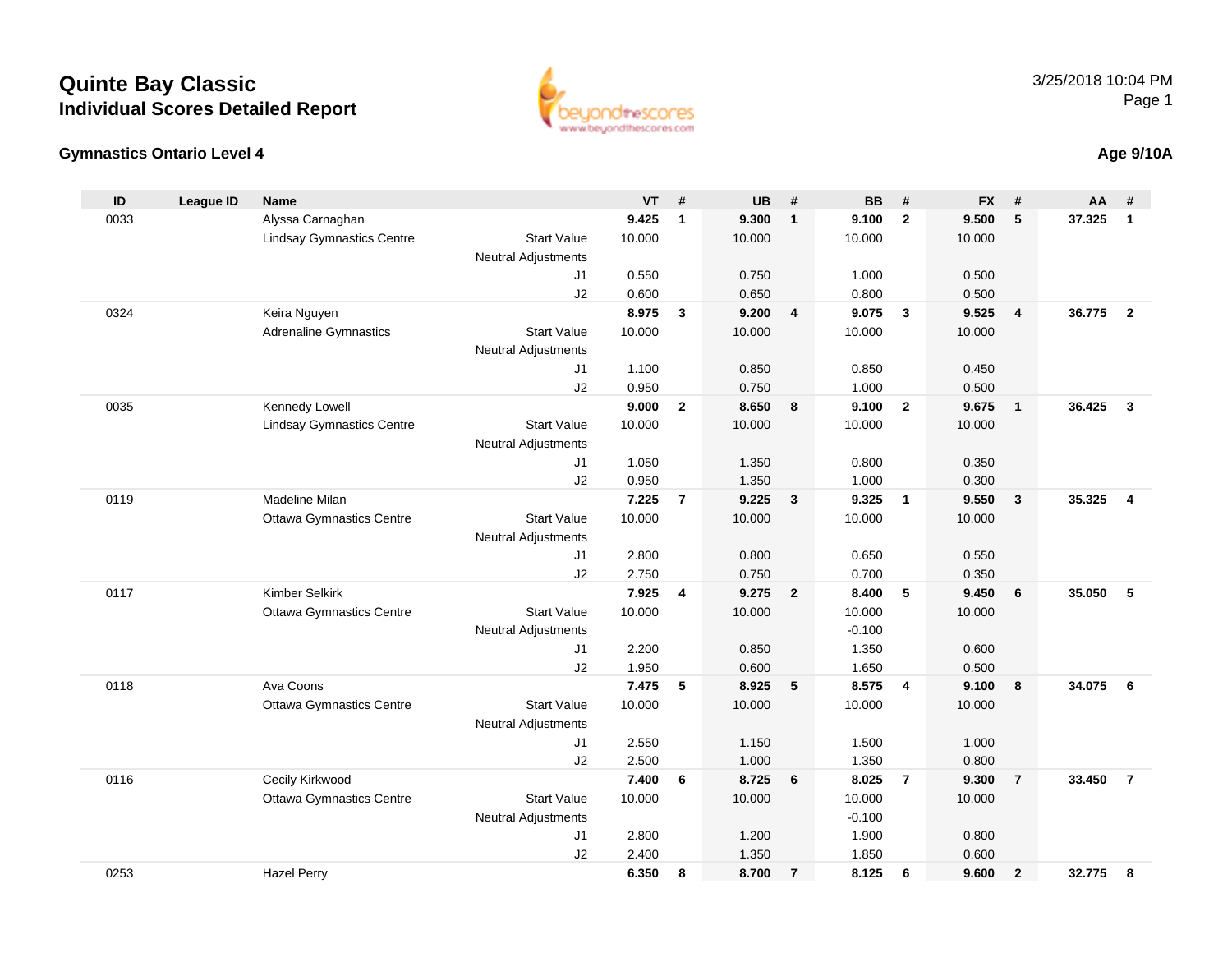

|                                 |                            | An an agreement of the resource and in the model of |        |          |        |
|---------------------------------|----------------------------|-----------------------------------------------------|--------|----------|--------|
| <b>Ottawa Gymnastics Centre</b> | <b>Start Value</b>         | 10.000                                              | 10.000 | 10.000   | 10.000 |
|                                 | <b>Neutral Adjustments</b> |                                                     |        | $-0.100$ |        |
|                                 | ັບ                         | 3.800                                               | 1.350  | 1.750    | 0.500  |
|                                 | J2                         | 3.500                                               | 1.250  | 1.800    | 0.300  |

#### **Gymnastics Ontario Level 4**

0182

**ID League ID Name VT # UB # BB # FX # AA #** 0154 Sasha Francis **9.125 <sup>1</sup> 9.350 <sup>1</sup> 8.650 <sup>4</sup> 9.750 <sup>1</sup> 36.875 <sup>1</sup>** Pickering Athletic Centre Start Value 10.000 10.000 10.000 10.000 Neutral Adjustments J1 0.950 0.700 1.300 0.200 J2 0.800 0.600 1.400 0.300 0123 Millie Drew **8.150 <sup>6</sup> 9.325 <sup>2</sup> 9.500 <sup>1</sup> 9.425 <sup>4</sup> 36.400 <sup>2</sup>** Ottawa Gymnastics Centre Start Value 10.000 10.000 10.000 10.000 Neutral Adjustments J1 1.950 0.750 0.550 0.650 J2 1.750 0.600 0.450 0.500 0032 Emma Cafik **8.950 <sup>3</sup> 9.100 <sup>6</sup> 8.700 <sup>3</sup> 9.525 <sup>2</sup> 36.275 <sup>3</sup>** Lindsay Gymnastics Centre Start Value 10.000 10.000 10.000 10.000 Neutral Adjustments J1 1.000 0.950 1.400 0.550 J2 1.100 0.850 1.200 0.400 0281 Amelie Rickers **8.950 <sup>3</sup> 9.200 <sup>4</sup> 8.225 <sup>6</sup> 9.075 <sup>6</sup> 35.450 <sup>4</sup>** Olympia Gymnastics Start Valuee 10.000 10.000 10.000 10.000 Neutral Adjustments $-0.100$ 1.600 J1 1.000 0.850 1.600 1.000 J2 1.100 0.750 1.750 0.850 0247 Camryn Cheng **9.000 <sup>2</sup> 8.575 <sup>8</sup> 8.100 <sup>7</sup> 9.425 <sup>4</sup> 35.100 <sup>5</sup>** ASF**F** 10.000 10.000 10.000 10.000 10.000 10.000 Neutral Adjustments J1 1.000 1.450 2.000 0.550 J2 1.000 1.400 1.800 0.600 0187 Hudson Mulvihill **8.375 <sup>5</sup> 8.500 <sup>9</sup> 8.500 <sup>5</sup> 9.450 <sup>3</sup> 34.825 <sup>6</sup>** Quinte Bay Start Valuee 10.000 10.000 10.000 10.000 Neutral Adjustments J1 1.700 1.600 1.600 0.650 J21.550 1.400 1.400 0.450

Sophie McEwen **7.150 <sup>8</sup> 9.225 <sup>3</sup> 8.875 <sup>2</sup> 9.175 <sup>5</sup> 34.425 <sup>7</sup>**

**Age 11**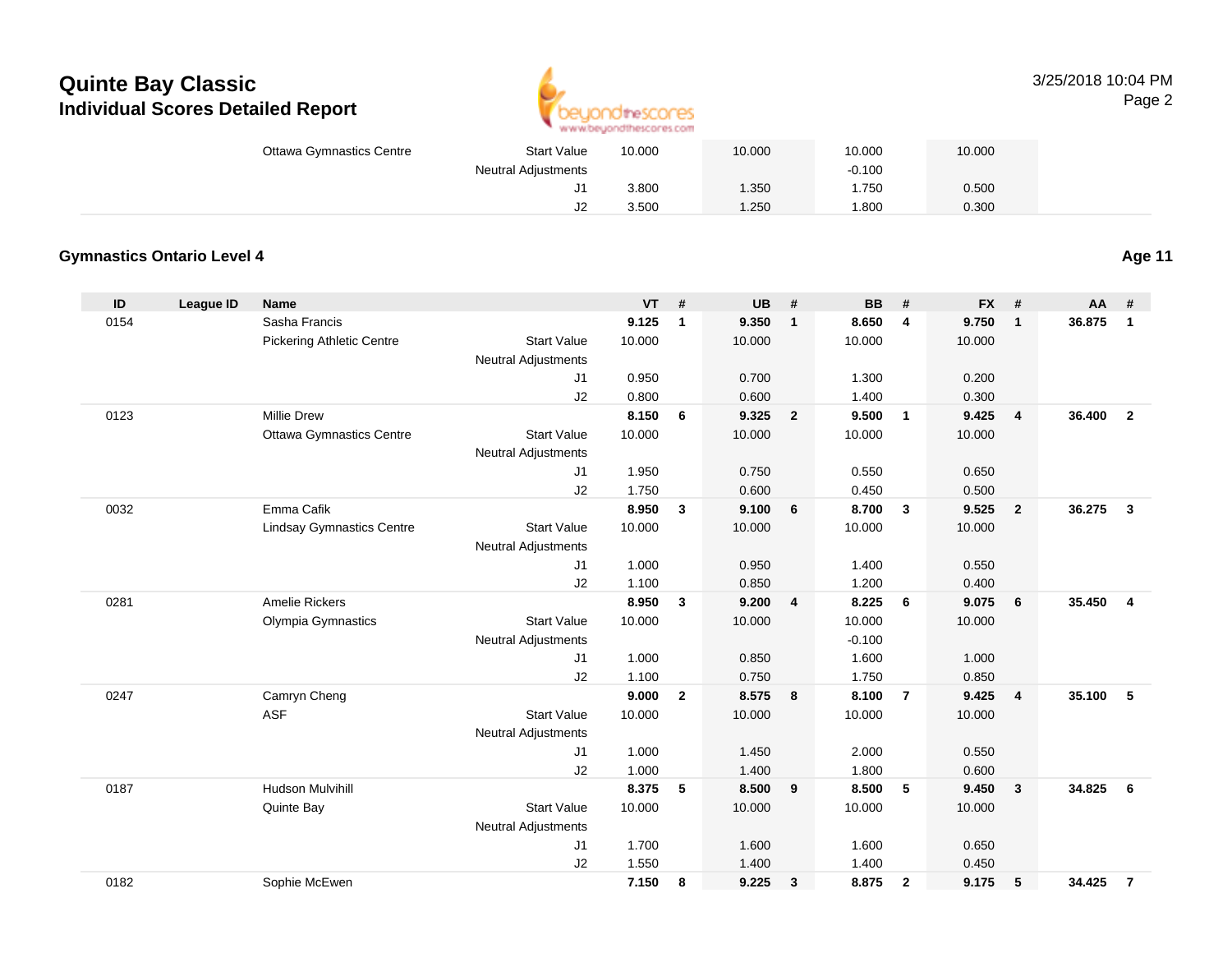

|      | Quinte Bay         | <b>Start Value</b><br><b>Neutral Adjustments</b> | 10.000  |                | 10.000  | 10.000 |                         | 10.000  |                |        |                         |
|------|--------------------|--------------------------------------------------|---------|----------------|---------|--------|-------------------------|---------|----------------|--------|-------------------------|
|      |                    | J1                                               | 2.850   |                | 0.750   | 1.150  |                         | 0.750   |                |        |                         |
|      |                    | J2                                               | 2.850   |                | 0.800   | 1.100  |                         | 0.900   |                |        |                         |
| 0198 | Alison Wright      |                                                  | 8.450 4 |                | 9.150 5 | 7.950  | $\overline{\mathbf{8}}$ | 8.750 8 |                | 34.300 | $\overline{\mathbf{8}}$ |
|      | Quinte Bay         | <b>Start Value</b>                               | 10.000  |                | 10.000  | 10.000 |                         | 10.000  |                |        |                         |
|      |                    | <b>Neutral Adjustments</b>                       |         |                |         |        |                         |         |                |        |                         |
|      |                    | J1                                               | 1.550   |                | 0.800   | 2.100  |                         | 1.300   |                |        |                         |
|      |                    | J2                                               | 1.550   |                | 0.900   | 2.000  |                         | 1.200   |                |        |                         |
| 0054 | Ionna Voulgaris    |                                                  | 7.950   | $\overline{7}$ | 8.900 7 | 8.100  | $\overline{7}$          | 8.925   | $\overline{7}$ | 33.875 | - 9                     |
|      | Corona Competitive | <b>Start Value</b>                               | 10.000  |                | 10.000  | 10.000 |                         | 10.000  |                |        |                         |
|      |                    | <b>Neutral Adjustments</b>                       |         |                |         |        |                         |         |                |        |                         |
|      |                    | J <sub>1</sub>                                   | 2.100   |                | 1.050   | 1.950  |                         | 1.050   |                |        |                         |
|      |                    | J2                                               | 2.000   |                | 1.150   | 1.850  |                         | 1.100   |                |        |                         |

### **Gymnastics Ontario Level 4**

| ID   | League ID | <b>Name</b>                      |                            | <b>VT</b> | #            | <b>UB</b> | #              | <b>BB</b> | #              | <b>FX</b> | #              | AA     | #              |
|------|-----------|----------------------------------|----------------------------|-----------|--------------|-----------|----------------|-----------|----------------|-----------|----------------|--------|----------------|
| 0243 |           | Carolyn Huynh                    |                            | 8.950     | $\mathbf{2}$ | 9.650     | $\mathbf 1$    | 9.800     | $\mathbf 1$    | 9.750     | -1             | 38.150 | $\overline{1}$ |
|      |           | <b>ASF</b>                       | <b>Start Value</b>         | 10.000    |              | 10.000    |                | 10.000    |                | 10.000    |                |        |                |
|      |           |                                  | <b>Neutral Adjustments</b> |           |              |           |                |           |                |           |                |        |                |
|      |           |                                  | J1                         | 1.000     |              | 0.300     |                | 0.200     |                | 0.250     |                |        |                |
|      |           |                                  | J2                         | 1.100     |              | 0.400     |                | 0.200     |                | 0.250     |                |        |                |
| 0038 |           | Daliagh Whitmarsh                |                            | 8.850     | 4            | 9.600     | $\overline{2}$ | 9.525     | $\overline{2}$ | 9.625     | $\overline{2}$ | 37.600 | $\overline{2}$ |
|      |           | <b>Lindsay Gymnastics Centre</b> | <b>Start Value</b>         | 10.000    |              | 10.000    |                | 10.000    |                | 10.000    |                |        |                |
|      |           |                                  | <b>Neutral Adjustments</b> |           |              |           |                |           |                |           |                |        |                |
|      |           |                                  | J <sub>1</sub>             | 1.150     |              | 0.350     |                | 0.450     |                | 0.450     |                |        |                |
|      |           |                                  | J2                         | 1.150     |              | 0.450     |                | 0.500     |                | 0.300     |                |        |                |
| 0090 |           | Anna Foerstel                    |                            | 8.875     | 3            | 9.125     | $\overline{4}$ | 9.275     | $\overline{4}$ | 9.525     | - 3            | 36.800 | $\mathbf{3}$   |
|      |           | Corona Competitive               | <b>Start Value</b>         | 10.000    |              | 10.000    |                | 10.000    |                | 10.000    |                |        |                |
|      |           |                                  | Neutral Adjustments        |           |              |           |                |           |                |           |                |        |                |
|      |           |                                  | J1                         | 1.100     |              | 0.850     |                | 0.750     |                | 0.550     |                |        |                |
|      |           |                                  | J2                         | 1.150     |              | 0.900     |                | 0.700     |                | 0.400     |                |        |                |
| 0082 |           | Victoria Clarabut                |                            | 8.325     | 11           | 9.350     | $\mathbf{3}$   | 9.400     | $\mathbf{3}$   | 9.425     | 5              | 36.500 | -4             |
|      |           | Corona Competitive               | <b>Start Value</b>         | 10.000    |              | 10.000    |                | 10.000    |                | 10.000    |                |        |                |
|      |           |                                  | <b>Neutral Adjustments</b> |           |              |           |                |           |                |           |                |        |                |
|      |           |                                  | J <sub>1</sub>             | 1.750     |              | 0.700     |                | 0.550     |                | 0.650     |                |        |                |
|      |           |                                  | J <sub>2</sub>             | 1.600     |              | 0.600     |                | 0.650     |                | 0.500     |                |        |                |
| 0267 |           | Cassandra Aho                    |                            | 8.675     | 6            | 8.225     | 11             | 9.050     | 6              | 9.500     | $\overline{4}$ | 35.450 | 5              |

**Age 15+**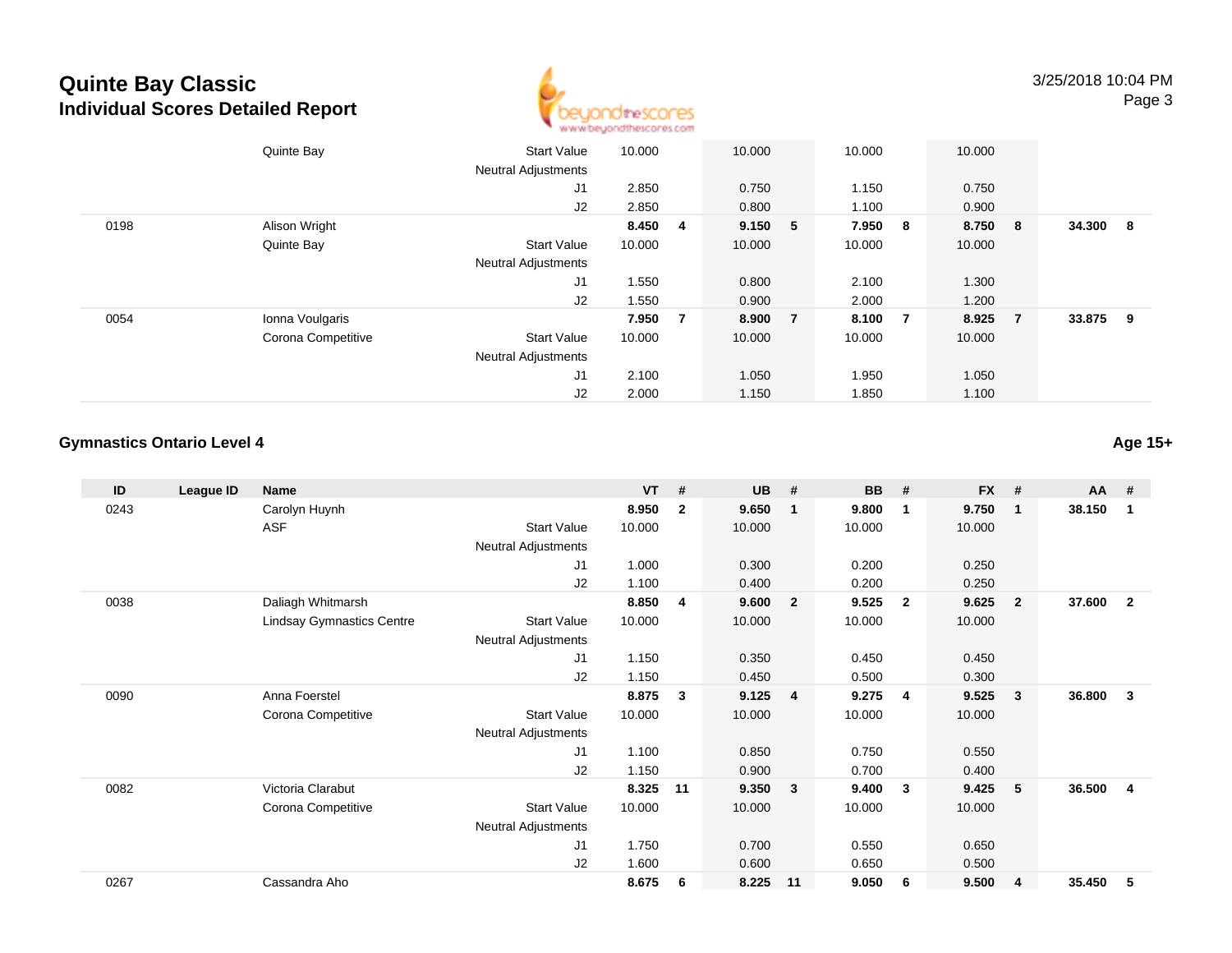

|      | Quinte Bay                       | <b>Start Value</b>               | 10.000          |                | 10.000          |                | 10.000             |                | 10.000       |                 |           |                |
|------|----------------------------------|----------------------------------|-----------------|----------------|-----------------|----------------|--------------------|----------------|--------------|-----------------|-----------|----------------|
|      |                                  | <b>Neutral Adjustments</b>       |                 |                |                 |                |                    |                |              |                 |           |                |
|      |                                  | J1                               | 1.350           |                | 1.800           |                | 1.000              |                | 0.500        |                 |           |                |
|      |                                  | J2                               | 1.300           |                | 1.750           |                | 0.900              |                | 0.500        |                 |           |                |
| 0084 | Lili-Rose Caron                  |                                  | 8.525           | $\overline{7}$ | 8.725           | 8              | 8.950              | $\overline{7}$ | 8.800        | 10              | 35.000    | 6              |
|      | Corona Competitive               | <b>Start Value</b>               | 10.000          |                | 10.000          |                | 10.000             |                | 10.000       |                 |           |                |
|      |                                  | <b>Neutral Adjustments</b><br>J1 | 1.400           |                | 1.350           |                | 1.050              |                | 1.100        |                 |           |                |
|      |                                  | J2                               | 1.550           |                | 1.200           |                | 1.050              |                | 1.300        |                 |           |                |
| 0086 | Natasha Sandhu                   |                                  | 8.400           | 8              | 8.550           | 9              | 8.375              | 11             | 9.500        | 4               | 34.825    | $\overline{7}$ |
|      | Corona Competitive               | <b>Start Value</b>               | 10.000          |                | 10.000          |                | 10.000             |                | 10.000       |                 |           |                |
|      |                                  | <b>Neutral Adjustments</b>       |                 |                |                 |                |                    |                |              |                 |           |                |
|      |                                  | J1                               | 1.650           |                | 1.550           |                | 1.700              |                | 0.550        |                 |           |                |
|      |                                  | J2                               | 1.550           |                | 1.350           |                | 1.550              |                | 0.450        |                 |           |                |
| 0217 | Emily Ogden                      |                                  | 8.350           | 10             | 8.250 10        |                | 8.550              | 9              | 9.375        | $6\phantom{1}6$ | 34.525    | 8              |
|      | Olympia Gymnastics               | <b>Start Value</b>               | 10.000          |                | 10.000          |                | 10.000             |                | 10.000       |                 |           |                |
|      |                                  | <b>Neutral Adjustments</b>       |                 |                |                 |                |                    |                |              |                 |           |                |
|      |                                  | J1                               | 1.600           |                | 1.800           |                | 1.550              |                | 0.650        |                 |           |                |
|      |                                  | J2                               | 1.700           |                | 1.700           |                | 1.350              |                | 0.600        |                 |           |                |
| 0263 | <b>Dahlia Bulbies</b>            |                                  | 8.375           | 9              | 9.050           | 5              | 8.100              | 13             | 8.825        | 9               | 34.350    | 9              |
|      | Corona Competitive               | <b>Start Value</b>               | 10.000          |                | 10.000          |                | 10.000             |                | 10.000       |                 |           |                |
|      |                                  | <b>Neutral Adjustments</b>       |                 |                |                 |                |                    |                |              |                 |           |                |
|      |                                  | J1                               | 1.700           |                | 1.000           |                | 1.900              |                | 1.250        |                 |           |                |
|      |                                  | J2                               | 1.550           |                | 0.900           |                | 1.900              |                | 1.100        |                 |           |                |
| 0079 | Hannah Lusk                      | <b>Start Value</b>               | 8.125<br>10.000 | 12             | 8.850<br>10.000 | $\overline{7}$ | 8.400 10<br>10.000 |                | 8.850        | 8               | 34.225    | 10             |
|      | Corona Competitive               | <b>Neutral Adjustments</b>       |                 |                |                 |                |                    |                | 10.000       |                 |           |                |
|      |                                  | J1                               | 1.950           |                | 1.200           |                | 1.650              |                | 1.200        |                 |           |                |
|      |                                  | J2                               | 1.800           |                | 1.100           |                | 1.550              |                | 1.100        |                 |           |                |
| 0026 | Alexandra Langford               |                                  | 8.750           | 5              | 8.150           | 12             | 8.175 12           |                | 8.500        | 11              | 33.575 11 |                |
|      | <b>Lindsay Gymnastics Centre</b> | <b>Start Value</b>               | 10.000          |                | 10.000          |                | 10.000             |                | 10.000       |                 |           |                |
|      |                                  | <b>Neutral Adjustments</b>       |                 |                |                 |                |                    |                |              |                 |           |                |
|      |                                  | J1                               | 1.350           |                | 2.000           |                | 1.800              |                | 1.600        |                 |           |                |
|      |                                  | J2                               | 1.150           |                | 1.700           |                | 1.850              |                | 1.400        |                 |           |                |
| 0024 | Rebecca DeVuono                  |                                  | 9.050           | $\mathbf{1}$   | X.XXX --        |                | 8.600              | 8              | 9.250        | $\overline{7}$  | 26.900    | 12             |
|      | <b>Lindsay Gymnastics Centre</b> | <b>Start Value</b>               | 10.000          |                |                 |                | 10.000             |                | 10.000       |                 |           |                |
|      |                                  | <b>Neutral Adjustments</b>       |                 |                |                 |                |                    |                |              |                 |           |                |
|      |                                  | J1                               | 0.900           |                |                 |                | 1.500              |                | 0.900        |                 |           |                |
|      |                                  | J2                               | 1.000           |                |                 |                | 1.300              |                | 0.600        |                 |           |                |
| 0260 | Teagan Dube                      |                                  | 7.950           | 13             | 8.950           | 6              | 9.100              | 5              | <b>X.XXX</b> | $\sim$          | 26.000    | 13             |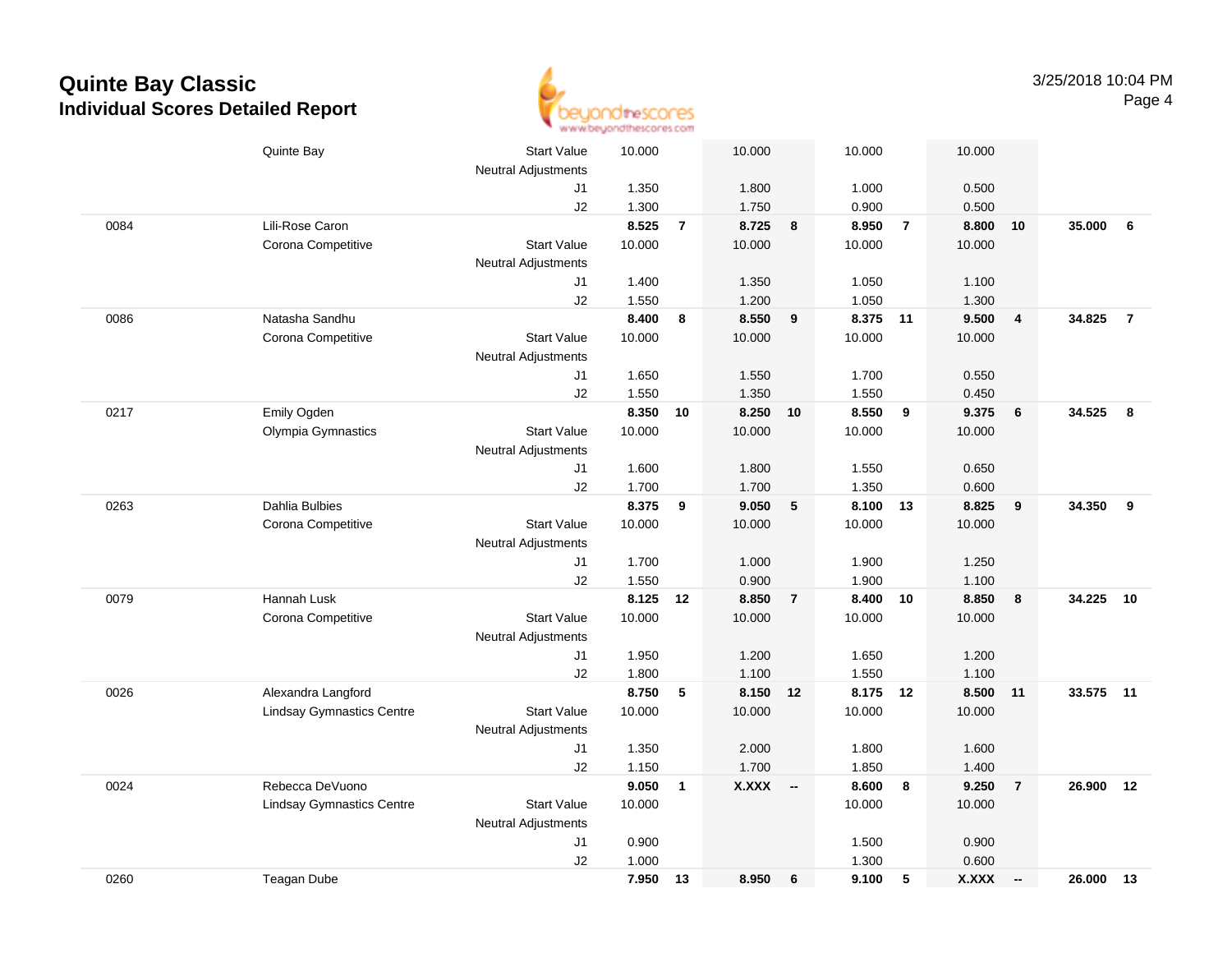

| Corona Competitive | <b>Start Value</b>         | 10.000 | 10.000 | 10.000 |  |
|--------------------|----------------------------|--------|--------|--------|--|
|                    | <b>Neutral Adjustments</b> |        |        |        |  |
|                    | ັບ                         | 2.150  | 1.150  | 0.850  |  |
|                    | $\overline{1}$<br>∠ل       | .950   | 0.950  | 0.950  |  |

## **Gymnastics Ontario Level 4**

**Age 13**

| ID   | <b>League ID</b> | <b>Name</b>                      |                            | <b>VT</b>    | #              | <b>UB</b>    | #                        | <b>BB</b>    | #                        | <b>FX</b>    | #                        | AA     | #                        |
|------|------------------|----------------------------------|----------------------------|--------------|----------------|--------------|--------------------------|--------------|--------------------------|--------------|--------------------------|--------|--------------------------|
| 0122 |                  | Rebecca Czerny                   |                            | <b>X.XXX</b> | --             | <b>X.XXX</b> | $\overline{\phantom{a}}$ | <b>X.XXX</b> | $\overline{\phantom{a}}$ | <b>X.XXX</b> | $\overline{\phantom{a}}$ | 0.000  | $\overline{\phantom{a}}$ |
| 0085 |                  | <b>Brooklyn Cheer</b>            |                            | 8.625        | $\mathbf{3}$   | 9.300        | $\mathbf{1}$             | 9.325        | $\mathbf{1}$             | 9.425        | $\mathbf{1}$             | 36.675 | $\mathbf{1}$             |
|      |                  | Corona Competitive               | <b>Start Value</b>         | 10.000       |                | 10.000       |                          | 10.000       |                          | 10.000       |                          |        |                          |
|      |                  |                                  | <b>Neutral Adjustments</b> |              |                |              |                          |              |                          |              |                          |        |                          |
|      |                  |                                  | J1                         | 1.350        |                | 0.750        |                          | 0.750        |                          | 0.550        |                          |        |                          |
|      |                  |                                  | J2                         | 1.400        |                | 0.650        |                          | 0.600        |                          | 0.600        |                          |        |                          |
| 0043 |                  | Vanessa Fiore                    |                            | 9.150        | $\mathbf{1}$   | 9.225        | $\overline{2}$           | 8.625        | $\overline{4}$           | 9.150        | $\overline{\mathbf{4}}$  | 36.150 | $\overline{2}$           |
|      |                  | <b>Adrenaline Gymnastics</b>     | <b>Start Value</b>         | 10.000       |                | 10.000       |                          | 10.000       |                          | 10.000       |                          |        |                          |
|      |                  |                                  | <b>Neutral Adjustments</b> |              |                |              |                          | $-0.100$     |                          |              |                          |        |                          |
|      |                  |                                  | J1                         | 0.850        |                | 0.750        |                          | 1.350        |                          | 0.800        |                          |        |                          |
|      |                  |                                  | J2                         | 0.850        |                | 0.800        |                          | 1.200        |                          | 0.900        |                          |        |                          |
| 0158 |                  | Olivia Schmelzer                 |                            | 8.450        | 6              | 9.175        | $\overline{\mathbf{3}}$  | 8.900        | $\mathbf{3}$             | 9.400        | $\overline{2}$           | 35.925 | $\mathbf{3}$             |
|      |                  | <b>Pickering Athletic Centre</b> | <b>Start Value</b>         | 10.000       |                | 10.000       |                          | 10.000       |                          | 10.000       |                          |        |                          |
|      |                  |                                  | <b>Neutral Adjustments</b> |              |                |              |                          |              |                          |              |                          |        |                          |
|      |                  |                                  | J <sub>1</sub>             | 1.650        |                | 0.850        |                          | 1.150        |                          | 0.700        |                          |        |                          |
|      |                  |                                  | J2                         | 1.450        |                | 0.800        |                          | 1.050        |                          | 0.500        |                          |        |                          |
| 0206 |                  | Sophie Gower                     |                            | 8.025        | 8              | 9.025        | $\overline{4}$           | 8.975        | $\overline{2}$           | 9.100        | 5                        | 35.125 | 4                        |
|      |                  | Olympia Gymnastics               | <b>Start Value</b>         | 10.000       |                | 10.000       |                          | 10.000       |                          | 10.000       |                          |        |                          |
|      |                  |                                  | <b>Neutral Adjustments</b> |              |                |              |                          |              |                          |              |                          |        |                          |
|      |                  |                                  | J <sub>1</sub>             | 2.100        |                | 1.000        |                          | 1.050        |                          | 0.800        |                          |        |                          |
|      |                  |                                  | J2                         | 1.850        |                | 0.950        |                          | 1.000        |                          | 1.000        |                          |        |                          |
| 0076 |                  | Kathleen Lipin                   |                            | 8.575        | $\overline{4}$ | 8.750        | $\overline{7}$           | 8.625        | $\overline{4}$           | 8.800        | $\overline{7}$           | 34.750 | 5                        |
|      |                  | Corona Competitive               | <b>Start Value</b>         | 10.000       |                | 10.000       |                          | 10.000       |                          | 10.000       |                          |        |                          |
|      |                  |                                  | <b>Neutral Adjustments</b> |              |                |              |                          |              |                          |              |                          |        |                          |
|      |                  |                                  | J <sub>1</sub>             | 1.550        |                | 1.150        |                          | 1.350        |                          | 1.200        |                          |        |                          |
|      |                  |                                  | J2                         | 1.300        |                | 1.350        |                          | 1.400        |                          | 1.200        |                          |        |                          |
| 0087 |                  | Abigail McRae                    |                            | 7.875        | 9              | 9.175        | $\overline{\mathbf{3}}$  | 8.450        | 6                        | 9.225        | $\mathbf{3}$             | 34.725 | 6                        |
|      |                  | Corona Competitive               | <b>Start Value</b>         | 10.000       |                | 10.000       |                          | 10.000       |                          | 10.000       |                          |        |                          |
|      |                  |                                  | <b>Neutral Adjustments</b> |              |                |              |                          |              |                          |              |                          |        |                          |
|      |                  |                                  | J1                         | 2.150        |                | 0.750        |                          | 1.650        |                          | 0.750        |                          |        |                          |
|      |                  |                                  | J2                         | 2.100        |                | 0.900        |                          | 1.450        |                          | 0.800        |                          |        |                          |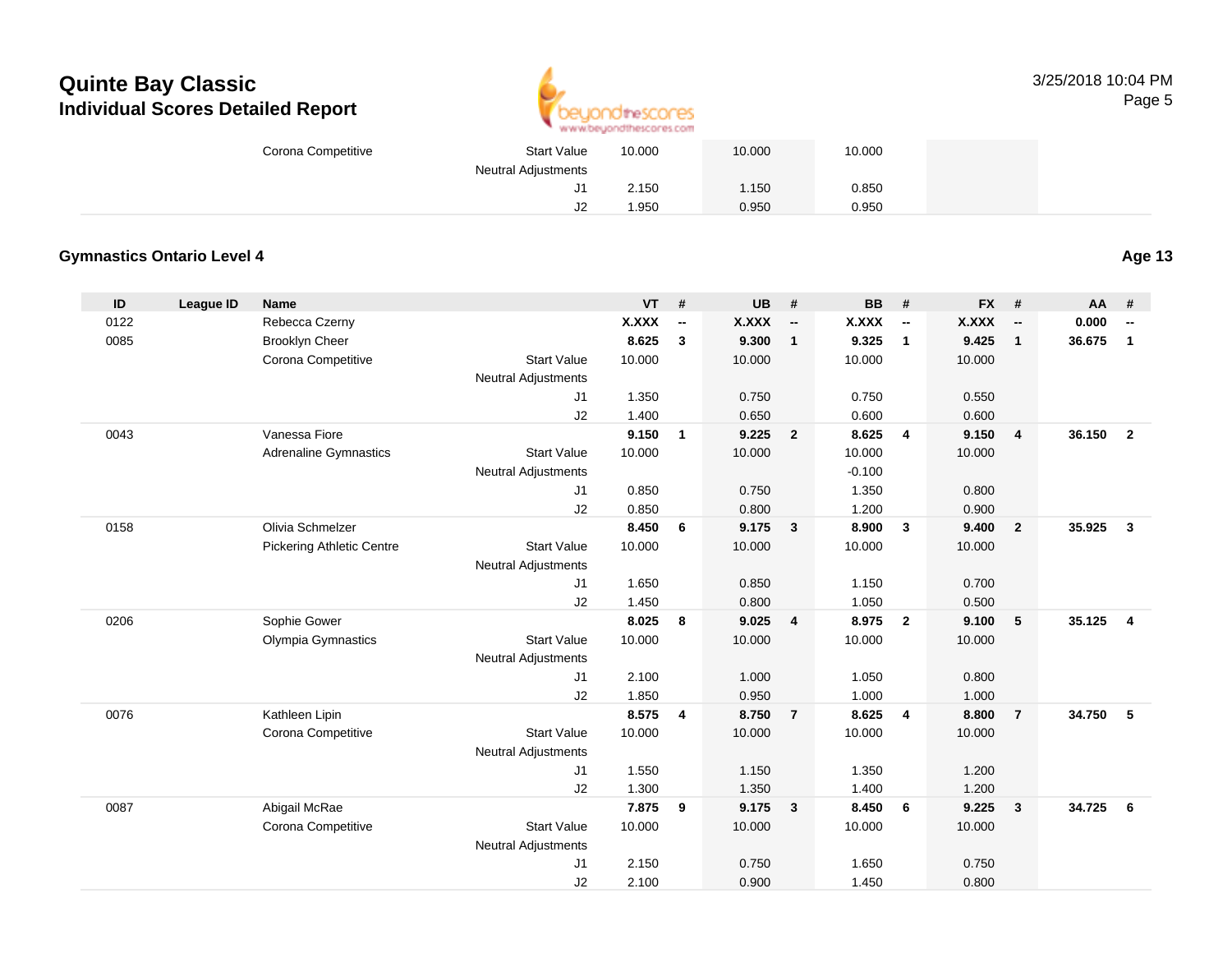

| 0074 | Emma McLean<br>Corona Competitive           | <b>Start Value</b><br>Neutral Adjustments<br>J1<br>J2        | 8.650<br>10.000<br>1.450<br>1.250 | $\overline{2}$ | 8.925<br>10.000<br>1.100<br>1.050 | 5  | 8.000<br>10.000<br>$-0.100$<br>1.900<br>1.900 | 9   | 9.025<br>10.000<br>1.050<br>0.900 | 6   | 34.600 | $\overline{7}$ |
|------|---------------------------------------------|--------------------------------------------------------------|-----------------------------------|----------------|-----------------------------------|----|-----------------------------------------------|-----|-----------------------------------|-----|--------|----------------|
| 0080 | Hannah Sheehan-Powell<br>Corona Competitive | <b>Start Value</b><br>Neutral Adjustments<br>J1<br>J2        | 8.400<br>10.000<br>1.750<br>1.450 | 7              | 8.825<br>10.000<br>1.200<br>1.150 | 6  | 8.550<br>10.000<br>1.350<br>1.550             | 5   | 8.500<br>10.000<br>1.600<br>1.400 | - 8 | 34.275 | - 8            |
| 0062 | Alexandra Bates<br>Corona Competitive       | <b>Start Value</b><br><b>Neutral Adjustments</b><br>J1<br>J2 | 8.400<br>10.000<br>1.650<br>1.550 | 7              | 8.575<br>10.000<br>1.400<br>1.450 | -8 | 8.025<br>10.000<br>2.000<br>1.950             | - 8 | 8.350<br>10.000<br>1.800<br>1.500 | 9   | 33.350 | - 9            |
| 0063 | Elise Kerr<br>Corona Competitive            | <b>Start Value</b><br><b>Neutral Adjustments</b><br>J1<br>J2 | 8.550<br>10.000<br>1.500<br>1.400 | 5              | 8.050<br>10.000<br>1.900<br>2.000 | 9  | 8.125<br>10.000<br>1.750<br>2.000             | 7   | 7.900<br>10.000<br>2.200<br>2.000 | 10  | 32.625 | 10             |

#### **Gymnastics Ontario Level 4**

**ID League ID Name VT # UB # BB # FX # AA #** 0081 Rosa Maalouf **X.XXX -- X.XXX -- X.XXX -- X.XXX -- 0.000 --** 0157 Nivya Gajeeban **9.200 <sup>2</sup> 9.400 <sup>2</sup> 9.100 <sup>2</sup> 9.525 <sup>3</sup> 37.225 <sup>1</sup>** Pickering Athletic Centre Start Value 10.000 10.000 10.000 10.000 Neutral Adjustments J1 0.850 0.500 1.000 0.500 J2 0.750 0.700 0.800 0.450 0031 Jayla Arkwright **9.300 <sup>1</sup> 9.225 <sup>4</sup> 9.150 <sup>1</sup> 9.500 <sup>4</sup> 37.175 <sup>2</sup>** Lindsay Gymnastics Centre Start Value 10.000 10.000 10.000 10.000 Neutral Adjustments J1 0.600 0.750 0.850 0.600 J2 0.800 0.800 0.850 0.400 0112 Leah Greenberg **9.175 <sup>3</sup> 9.350 <sup>3</sup> 8.600 <sup>5</sup> 9.625 <sup>2</sup> 36.750 <sup>3</sup>** Ottawa Gymnastics Centre Start Value 10.000 10.000 10.000 10.000 Neutral Adjustments J10.750 0.650 1.400 0.450

**Age 12A**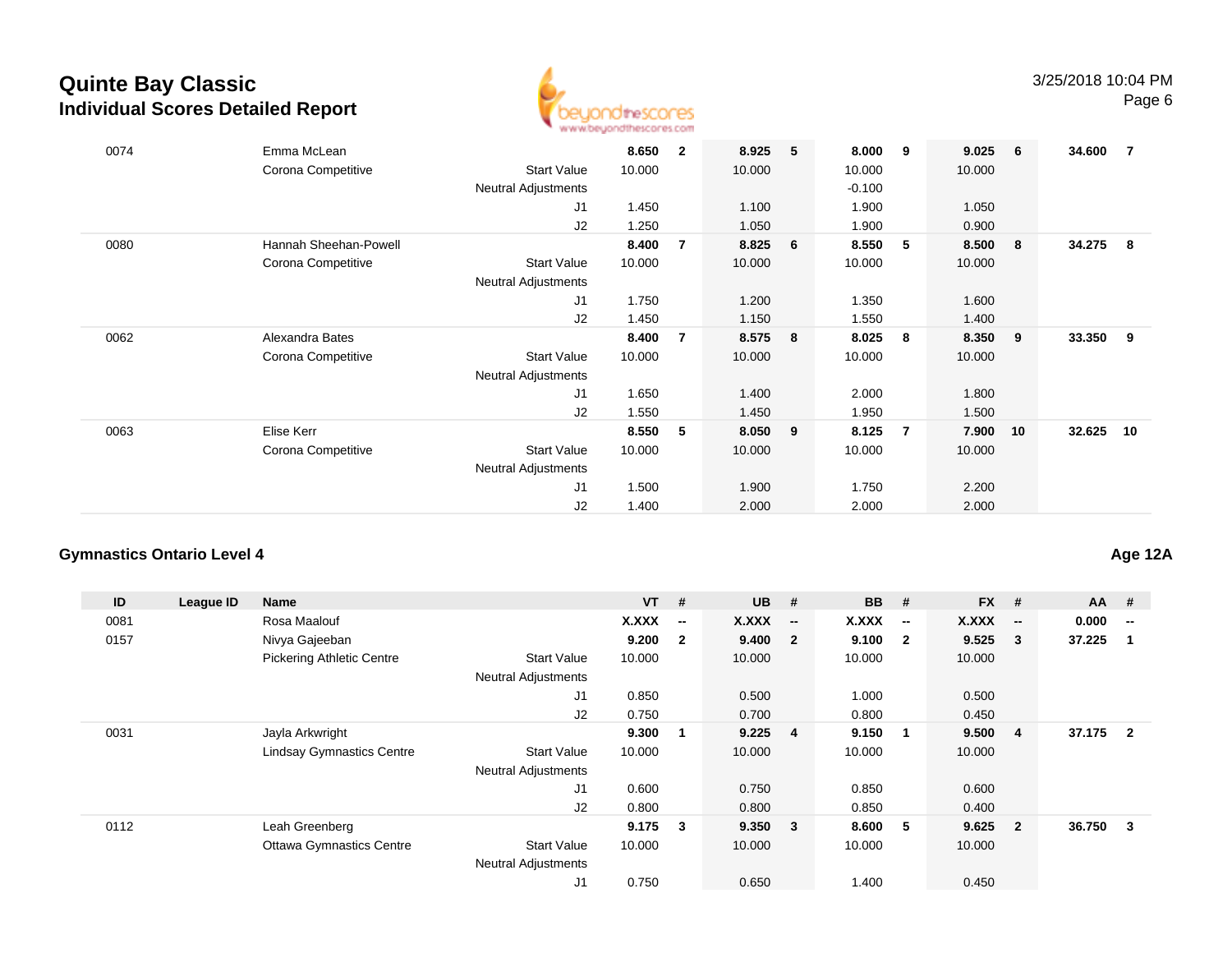

|      |                                  | J2                         | 0.900  |                | 0.650     |              | 1.400    |                | 0.300        |                         |          |     |
|------|----------------------------------|----------------------------|--------|----------------|-----------|--------------|----------|----------------|--------------|-------------------------|----------|-----|
| 0211 | Alexa Marchetti                  |                            | 8.850  | $\overline{4}$ | 9.175     | 5            | 9.100    | $\overline{2}$ | $9.110 \t 6$ |                         | 36.235   | - 4 |
|      | Olympia Gymnastics               | <b>Start Value</b>         | 10.000 |                | 10.000    |              | 10.000   |                | 10.000       |                         |          |     |
|      |                                  | <b>Neutral Adjustments</b> |        |                |           |              | $-0.100$ |                |              |                         |          |     |
|      |                                  | J <sub>1</sub>             | 1.150  |                | 0.750     |              | 0.750    |                | 0.980        |                         |          |     |
|      |                                  | J2                         | 1.150  |                | 0.900     |              | 0.850    |                | 0.800        |                         |          |     |
| 0331 | Kiera Vered                      |                            | 7.775  | 6              | 9.575     | $\mathbf{1}$ | 9.025    | 3              | 9.700        | $\overline{\mathbf{1}}$ | 36.075 5 |     |
|      | <b>Ottawa Gymnastics Centre</b>  | <b>Start Value</b>         | 10.000 |                | 10.000    |              | 10.000   |                | 10.000       |                         |          |     |
|      |                                  | <b>Neutral Adjustments</b> |        |                |           |              | $-0.100$ |                |              |                         |          |     |
|      |                                  | J1                         | 2.250  |                | 0.400     |              | 0.950    |                | 0.300        |                         |          |     |
|      |                                  | J2                         | 2.200  |                | 0.450     |              | 0.800    |                | 0.300        |                         |          |     |
| 0155 | Alyssa Faria                     |                            | 8.200  | 5              | $9.025$ 6 |              | 8.950    | -4             | 9.200 5      |                         | 35.375 6 |     |
|      | <b>Pickering Athletic Centre</b> | <b>Start Value</b>         | 10.000 |                | 10.000    |              | 10.000   |                | 10.000       |                         |          |     |
|      |                                  | <b>Neutral Adjustments</b> |        |                |           |              |          |                |              |                         |          |     |
|      |                                  | J <sub>1</sub>             | 1.850  |                | 0.950     |              | 1.100    |                | 0.900        |                         |          |     |
|      |                                  | J2                         | 1.750  |                | 1.000     |              | 1.000    |                | 0.700        |                         |          |     |

#### **Gymnastics Ontario Level 4**

**ID League ID Name VT # UB # BB # FX # AA #** 0159 Emily Archer **8.850 <sup>2</sup> 9.525 <sup>1</sup> 9.700 <sup>1</sup> 9.775 <sup>1</sup> 37.850 <sup>1</sup>** Pickering Athletic Centre Start Value 10.000 10.000 10.000 10.000 Neutral Adjustments J1 1.150 0.550 0.300 0.250 J2 1.150 0.400 0.300 0.200 0339 Nur Camci **8.600 <sup>6</sup> 9.450 <sup>2</sup> 9.650 <sup>2</sup> 9.750 <sup>2</sup> 37.450 <sup>2</sup>** Olympia Gymnastics Start Valuee 10.000 10.000 10.000 10.000 Neutral Adjustments J1 1.450 0.450 0.350 0.250 J2 1.350 0.650 0.350 0.250 0036 Avyn Thurston-Lycett **9.125 <sup>1</sup> 9.400 <sup>3</sup> 9.275 <sup>3</sup> 9.500 <sup>3</sup> 37.300 <sup>3</sup>** Lindsay Gymnastics Centre Start Value 10.000 10.000 10.000 10.000 Neutral Adjustments J1 0.850 0.600 0.750 0.600 J2 0.900 0.600 0.700 0.400 0101 Andrea Ticlea **8.225 <sup>11</sup> 9.100 <sup>4</sup> 9.275 <sup>3</sup> 9.425 <sup>4</sup> 36.025 <sup>4</sup>** Olympia Gymnastics Start Valuee 10.000 10.000 10.000 10.000 Neutral Adjustments J11.900 1.000 0.800 0.650

**Age 14**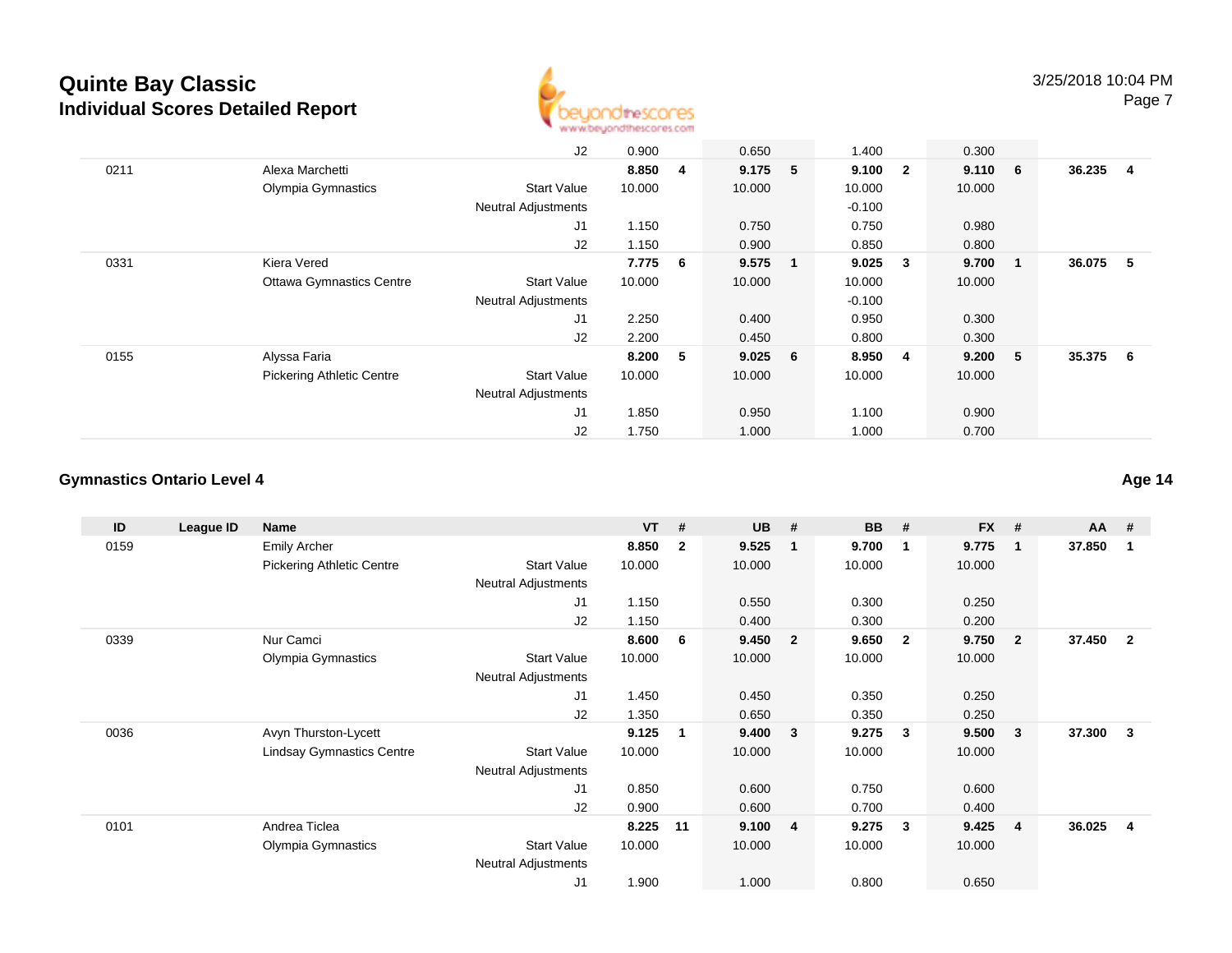

|      |                                  | J2                  | 1.650  |                | 0.800    |                | 0.650    |                         | 0.500  |                         |        |                         |
|------|----------------------------------|---------------------|--------|----------------|----------|----------------|----------|-------------------------|--------|-------------------------|--------|-------------------------|
| 0205 | Zoe Smith                        |                     | 8.500  | $\overline{7}$ | 8.975    | 6              | 8.875    | 5                       | 9.500  | $\overline{\mathbf{3}}$ | 35.850 | 5                       |
|      | Olympia Gymnastics               | <b>Start Value</b>  | 10.000 |                | 10.000   |                | 10.000   |                         | 10.000 |                         |        |                         |
|      |                                  | Neutral Adjustments |        |                |          |                | $-0.100$ |                         |        |                         |        |                         |
|      |                                  | J <sub>1</sub>      | 1.500  |                | 1.050    |                | 1.100    |                         | 0.600  |                         |        |                         |
|      |                                  | J2                  | 1.500  |                | 1.000    |                | 0.950    |                         | 0.400  |                         |        |                         |
| 0160 | Kaylee Faria                     |                     | 8.775  | $\mathbf{3}$   | 8.675    | 8              | 9.075    | $\overline{4}$          | 9.000  | 8                       | 35.525 | 6                       |
|      | <b>Pickering Athletic Centre</b> | <b>Start Value</b>  | 10.000 |                | 10.000   |                | 10.000   |                         | 10.000 |                         |        |                         |
|      |                                  | Neutral Adjustments |        |                |          |                |          |                         |        |                         |        |                         |
|      |                                  | J1                  | 1.250  |                | 1.250    |                | 0.950    |                         | 0.900  |                         |        |                         |
|      |                                  | J2                  | 1.200  |                | 1.400    |                | 0.900    |                         | 1.100  |                         |        |                         |
| 0107 | Nathalie Dubois                  |                     | 8.675  | 5              | 9.075    | 5              | 8.750    | 6                       | 9.000  | 8                       | 35.500 | $\overline{7}$          |
|      | Olympia Gymnastics               | <b>Start Value</b>  | 10.000 |                | 10.000   |                | 10.000   |                         | 10.000 |                         |        |                         |
|      |                                  | Neutral Adjustments |        |                |          |                |          |                         |        |                         |        |                         |
|      |                                  | J <sub>1</sub>      | 1.450  |                | 0.850    |                | 1.250    |                         | 0.900  |                         |        |                         |
|      |                                  | J2                  | 1.200  |                | 1.000    |                | 1.250    |                         | 1.100  |                         |        |                         |
| 0034 | Kiersten Landreville             |                     | 8.725  | 4              | 9.100    | $\overline{4}$ | 8.200    | $\boldsymbol{8}$        | 9.150  | $\overline{7}$          | 35.175 | $\overline{\mathbf{8}}$ |
|      | <b>Lindsay Gymnastics Centre</b> | <b>Start Value</b>  | 10.000 |                | 10.000   |                | 10.000   |                         | 10.000 |                         |        |                         |
|      |                                  | Neutral Adjustments |        |                |          |                |          |                         |        |                         |        |                         |
|      |                                  | J1                  | 1.250  |                | 1.000    |                | 1.850    |                         | 0.800  |                         |        |                         |
|      |                                  | J2                  | 1.300  |                | 0.800    |                | 1.750    |                         | 0.900  |                         |        |                         |
| 0216 | Alicia Humphreys                 |                     | 8.325  | 10             | 8.700    | $\overline{7}$ | 7.550    | 10                      | 9.375  | 5                       | 33.950 | 9                       |
|      | Olympia Gymnastics               | <b>Start Value</b>  | 10.000 |                | 10.000   |                | 10.000   |                         | 10.000 |                         |        |                         |
|      |                                  | Neutral Adjustments |        |                |          |                |          |                         |        |                         |        |                         |
|      |                                  | J1                  | 1.750  |                | 1.400    |                | 2.400    |                         | 0.650  |                         |        |                         |
|      |                                  | J2                  | 1.600  |                | 1.200    |                | 2.500    |                         | 0.600  |                         |        |                         |
| 0186 | <b>Madison Mortimore</b>         |                     | 8.400  | 9              | 7.700    | 9              | 8.675    | $\overline{7}$          | 9.150  | $\overline{7}$          | 33.925 | 10                      |
|      | Quinte Bay                       | <b>Start Value</b>  | 10.000 |                | 10.000   |                | 10.000   |                         | 10.000 |                         |        |                         |
|      |                                  | Neutral Adjustments |        |                |          |                |          |                         |        |                         |        |                         |
|      |                                  | J1                  | 1.550  |                | 2.200    |                | 1.300    |                         | 0.700  |                         |        |                         |
|      |                                  | J2                  | 1.650  |                | 2.400    |                | 1.350    |                         | 1.000  |                         |        |                         |
| 0185 | Mackenzie Mortimore              |                     | 8.450  | 8              | 7.575 10 |                | 8.100    | $\overline{\mathbf{9}}$ | 9.175  | 6                       | 33.300 | 11                      |
|      | Quinte Bay                       | <b>Start Value</b>  | 10.000 |                | 10.000   |                | 10.000   |                         | 10.000 |                         |        |                         |
|      |                                  | Neutral Adjustments |        |                |          |                |          |                         |        |                         |        |                         |
|      |                                  | J <sub>1</sub>      | 1.550  |                | 2.450    |                | 2.000    |                         | 0.850  |                         |        |                         |
|      |                                  | J2                  | 1.550  |                | 2.400    |                | 1.800    |                         | 0.800  |                         |        |                         |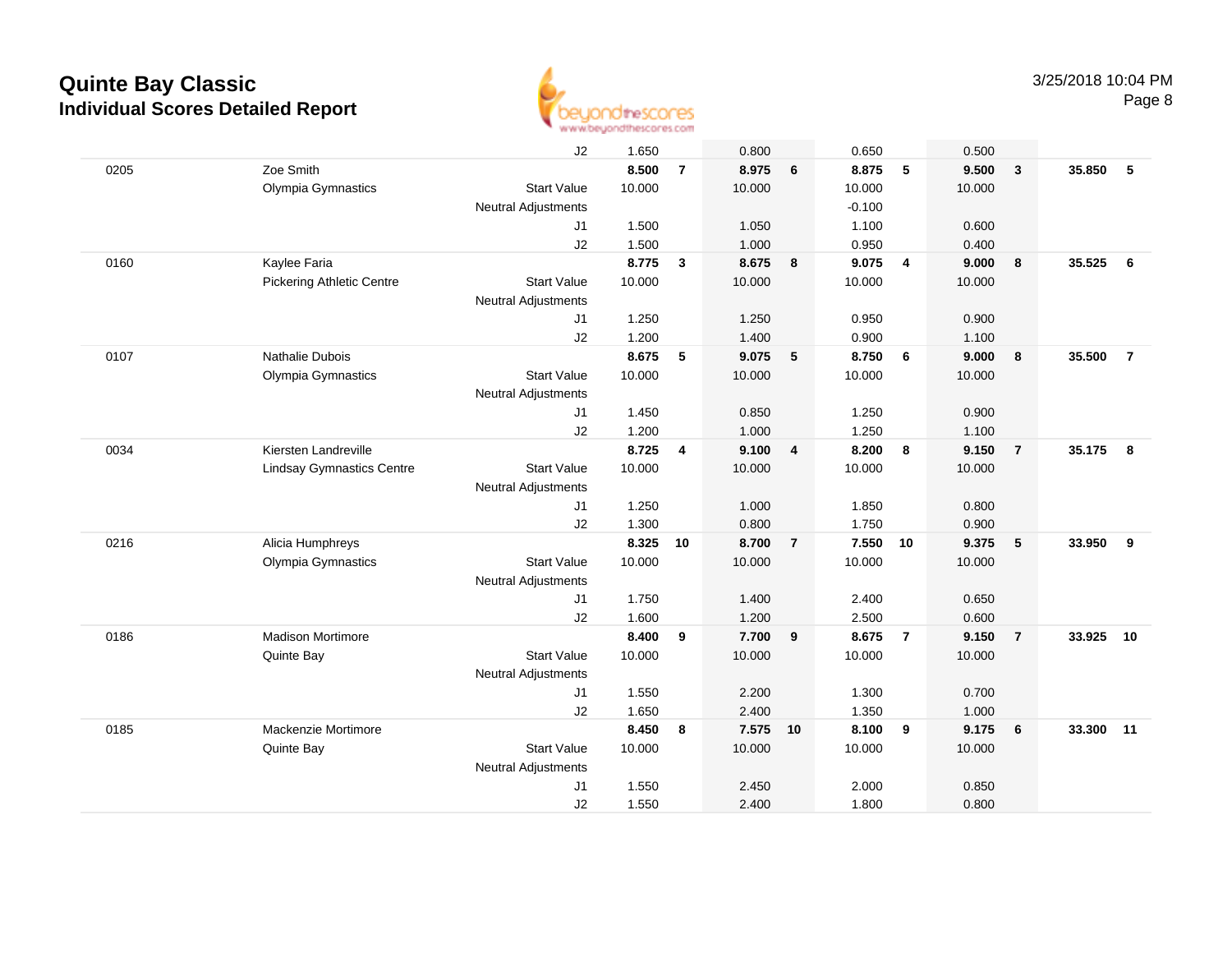#### **Gymnastics Ontario Level 4**

| ID   | League ID | <b>Name</b>                      |                            | <b>VT</b> | #            | <b>UB</b> | #              | <b>BB</b> | #              | <b>FX</b> | #                       | AA     | #                       |
|------|-----------|----------------------------------|----------------------------|-----------|--------------|-----------|----------------|-----------|----------------|-----------|-------------------------|--------|-------------------------|
| 0244 |           | Keren Ophir                      |                            | 8.625     | 4            | 9.550     | $\overline{1}$ | 9.700     | $\overline{2}$ | 9.750     | $\overline{1}$          | 37.625 | $\mathbf{1}$            |
|      |           | <b>ASF</b>                       | <b>Start Value</b>         | 10.000    |              | 10.000    |                | 10.000    |                | 10.000    |                         |        |                         |
|      |           |                                  | Neutral Adjustments        |           |              |           |                |           |                |           |                         |        |                         |
|      |           |                                  | J1                         | 1.400     |              | 0.500     |                | 0.300     |                | 0.300     |                         |        |                         |
|      |           |                                  | J2                         | 1.350     |              | 0.400     |                | 0.300     |                | 0.200     |                         |        |                         |
| 0245 |           | Cara Li                          |                            | 8.800     | $\mathbf{2}$ | 9.150     | 4              | 9.750     | $\overline{1}$ | 9.650     | $\overline{\mathbf{2}}$ | 37.350 | $\overline{\mathbf{2}}$ |
|      |           | <b>ASF</b>                       | <b>Start Value</b>         | 10.000    |              | 10.000    |                | 10.000    |                | 10.000    |                         |        |                         |
|      |           |                                  | Neutral Adjustments        |           |              |           |                |           |                |           |                         |        |                         |
|      |           |                                  | J1                         | 1.300     |              | 0.900     |                | 0.250     |                | 0.400     |                         |        |                         |
|      |           |                                  | J2                         | 1.100     |              | 0.800     |                | 0.250     |                | 0.300     |                         |        |                         |
| 0212 |           | Nadia Higuchi                    |                            | 8.625     | 4            | 9.050     | 5              | 9.375     | $\mathbf{3}$   | 9.600     | $\mathbf{3}$            | 36.650 | $\mathbf{3}$            |
|      |           | Olympia Gymnastics               | <b>Start Value</b>         | 10.000    |              | 10.000    |                | 10.000    |                | 10.000    |                         |        |                         |
|      |           |                                  | Neutral Adjustments        |           |              |           |                | $-0.100$  |                |           |                         |        |                         |
|      |           |                                  | J1                         | 1.450     |              | 0.950     |                | 0.450     |                | 0.400     |                         |        |                         |
|      |           |                                  | J2                         | 1.300     |              | 0.950     |                | 0.600     |                | 0.400     |                         |        |                         |
| 0071 |           | Elise Katsube                    |                            | 8.975     | $\mathbf{1}$ | 9.175     | $\overline{3}$ | 8.900     | $\overline{4}$ | 9.375     | 5                       | 36.425 | $\overline{4}$          |
|      |           | Corona Competitive               | <b>Start Value</b>         | 10.000    |              | 10.000    |                | 10.000    |                | 10.000    |                         |        |                         |
|      |           |                                  | <b>Neutral Adjustments</b> |           |              |           |                |           |                |           |                         |        |                         |
|      |           |                                  | J1                         | 1.200     |              | 0.900     |                | 1.100     |                | 0.650     |                         |        |                         |
|      |           |                                  | J2                         | 0.850     |              | 0.750     |                | 1.100     |                | 0.600     |                         |        |                         |
| 0156 |           | Alix Cowal                       |                            | 8.450     | 5            | 9.150     | $\overline{4}$ | 8.850     | 5              | 9.400     | $\overline{4}$          | 35.850 | 5                       |
|      |           | <b>Pickering Athletic Centre</b> | <b>Start Value</b>         | 10.000    |              | 10.000    |                | 10.000    |                | 10.000    |                         |        |                         |
|      |           |                                  | Neutral Adjustments        |           |              |           |                |           |                |           |                         |        |                         |
|      |           |                                  | J1                         | 1.650     |              | 0.850     |                | 1.100     |                | 0.700     |                         |        |                         |
|      |           |                                  | J2                         | 1.450     |              | 0.850     |                | 1.200     |                | 0.500     |                         |        |                         |
| 0073 |           | Rebecca Myres                    |                            | 8.800     | $\mathbf{2}$ | 8.950     | 6              | 8.600     | $\overline{7}$ | 9.350     | 6                       | 35.700 | - 6                     |
|      |           | Corona Competitive               | <b>Start Value</b>         | 10.000    |              | 10.000    |                | 10.000    |                | 10.000    |                         |        |                         |
|      |           |                                  | Neutral Adjustments        |           |              |           |                |           |                |           |                         |        |                         |
|      |           |                                  | J1                         | 1.350     |              | 1.000     |                | 1.500     |                | 0.600     |                         |        |                         |
|      |           |                                  | J2                         | 1.050     |              | 1.100     |                | 1.300     |                | 0.700     |                         |        |                         |
| 0042 |           | Raquel Estepa                    |                            | 8.200     | 6            | 9.300     | $\overline{2}$ | 8.900     | 4              | 9.000     | 8                       | 35,400 | $\overline{7}$          |
|      |           | <b>Adrenaline Gymnastics</b>     | <b>Start Value</b>         | 10.000    |              | 10.000    |                | 10.000    |                | 10.000    |                         |        |                         |
|      |           |                                  | Neutral Adjustments        |           |              |           |                |           |                |           |                         |        |                         |
|      |           |                                  | J1                         | 1.800     |              | 0.700     |                | 1.250     |                | 1.000     |                         |        |                         |
|      |           |                                  | J2                         | 1.800     |              | 0.700     |                | 0.950     |                | 1.000     |                         |        |                         |
| 0199 |           | Mikaleya Young-Prevost           |                            | 8.725     | 3            | 8.400     | $\overline{7}$ | 8.725     | 6              | 9.300     | $\overline{7}$          | 35.150 | 8                       |

www.beyondthescores.com

**Age 12B**